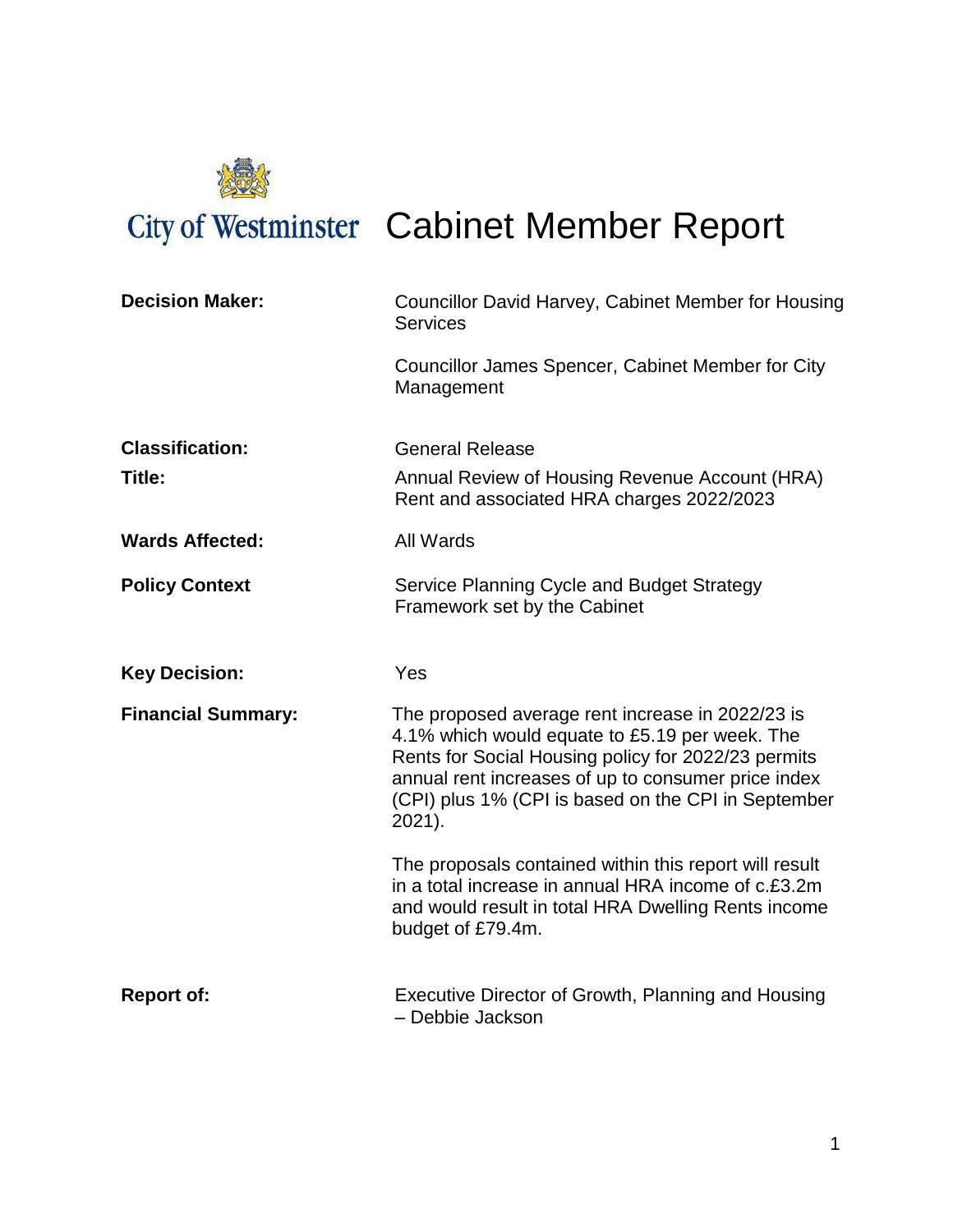## **1. Executive Summary**

- 1.1 This report sets out the background and context of the annual council tenant rent review for 2022/2023. These changes will be implemented from Monday 4 April 2022.
- 1.2 This approval aligns to with the assumption and budgets set within the Housing Revenue Account Business Plan 2021/22 and 30 - Year Housing Investment Plan report to be taken to Cabinet on 17<sup>th</sup> February 2022.
- 1.3 Historically, social housing rents were set using a national formula that all Local Authorities and Private Registered Providers were encouraged to follow "The Social Rent Policy guidance". In April 2012, the national subsidy system of financing council housing was replaced with a localised system of self-financing. In the 2015 Budget the Chancellor announced that rents for social housing tenants would be statutorily reduced by 1% annually for a period of four years up to 19/20.
- 1.4 While this year sees a larger increase then in the past few years, this follows the modest rent increases following 4 years of reductions under the National Rent Reduction of the Welfare Reform and Work Act 2016, the council is still addressing the cumulative reduction in the HRA budget because of the reductions, all while our financial planning has been hit further by the impact of the Covid-19 pandemic.
- 1.5 Under this substantial pressure we have worked hard to protect frontline housing services for tenants and residents while also ensuring long-term capital investment in our stock. With the ending of the rent cap the Council is proposing a rent rise of inflation plus 1%, in this case 4.1%, (compared with 1.5% last year), representing an average £5.19 per week increase. This is in line with the Rents for Social Housing policy for 2022/23 which permits annual rent increases of up to consumer price index (CPI) plus 1%.

Limit on annual rent increases 2022-23 (from April 2022) - GOV.UK (www.gov.uk)

- 1.6 The Council's policy towards tenant service charges is that they should be setto recover actual costs and it is recommended that this policy continue.
- 1.7 Charges for sheds and garages within HRA estates will be increased by 4.9% in 2022/23 in line with RPI (at September 2021). Changes for car parking charges will be stayed pending a further review in 2022/2023.
- 1.8 The Council will continue with its policy to convert all new tenancies to Formula rent levels.

## **2. Recommendations**

2.1 That in order to comply with the provisions of The Rents for Social Housing policy for 2022/23, the Cabinet Member for Housing Services approves an increase of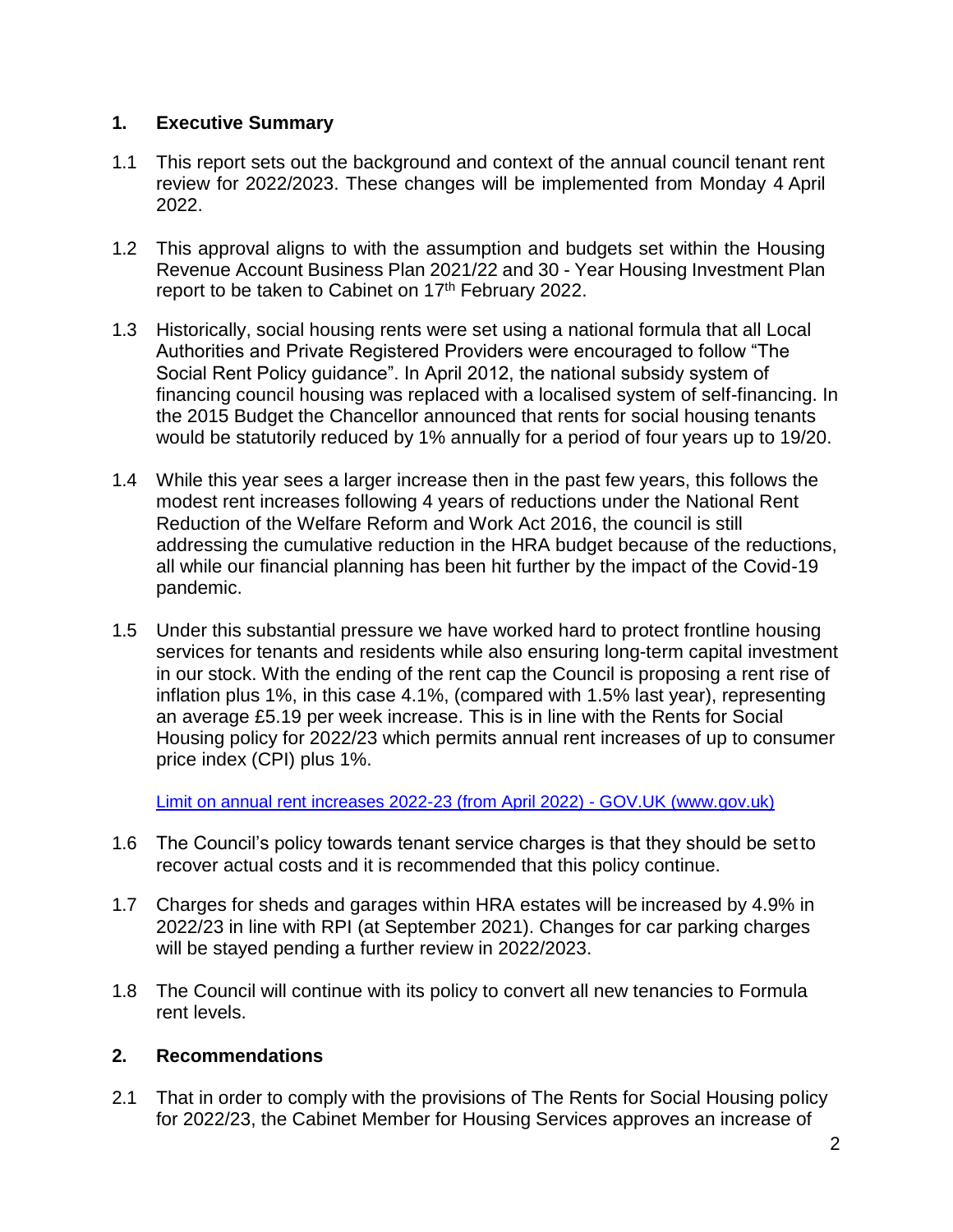that HRA rents by 4.1% from the 4 April2022. This is the maximum permitted under the Rent Cap 2022/2023.

- 2.2 That the Cabinet Member for Housing Services notes that the Council continues to exercise its discretion under the rent restructuring policy to set rents for new tenants and transfers on all re-lets at formula target rent from Monday 4 April 2022.
- 2.3 That the Cabinet Member for Housing Services gives approval for tenant service charges to be varied in line with estimated actual costs for 2022/2023 from Monday 4 April 2022.
- 2.4 That the Cabinet Member for City Management gives approval to stay any changes for charges for car parking and parking spaces pending a further review in 2022/2023.
- 2.5 That the Cabinet Member for Housing Services gives approval for charges for sheds and garages to be increased by 4.9% (RPI as at September 2021) from Monday 4 April 2022 with a review to follow in 2022/2023.
- 2.6 The previously agreed approach for the calculation of the Block Cleaning (BCCN) and Estate Contract Cleaning (ECCN) element of service charge is maintained with the costs being pooled. This approach will be reviewed annually and also when the contract is re-let.

## **3. Reasons for Decision**

3.1 To set the HRA tenant rents and other charges for the financial year 2022/23. The City Council is required by law to give tenants at least 28 days' notice of any variation to the rent charged.

# **4. Background**

- 4.1 The HRA reflects the statutory requirement under Section 74 of the Local Government and Housing Act 1989 to account separately for lock authority housing provision. It is a ring-fenced account, containing solely the costs arising from the provision and management of the council's housing stock offset by tenant rents and service charges, leaseholders service charges and other income.
- 4.2 In April 2012, the national system of financing council housing was replaced with a localised system of self-financing. Westminster now has full responsibility for the management, maintenance, investment and financing of the HRA. It has the right to all future rent income streams, which provides it with a substantial degree of certainty, as well as responsibility for the management of business risk. Assumptions about future rent policy were a key driver in the valuation of the stock, which determined the settlement buyout figure of £68m.
- 4.3 As part of the 2013 Spending Round, the Government announced that from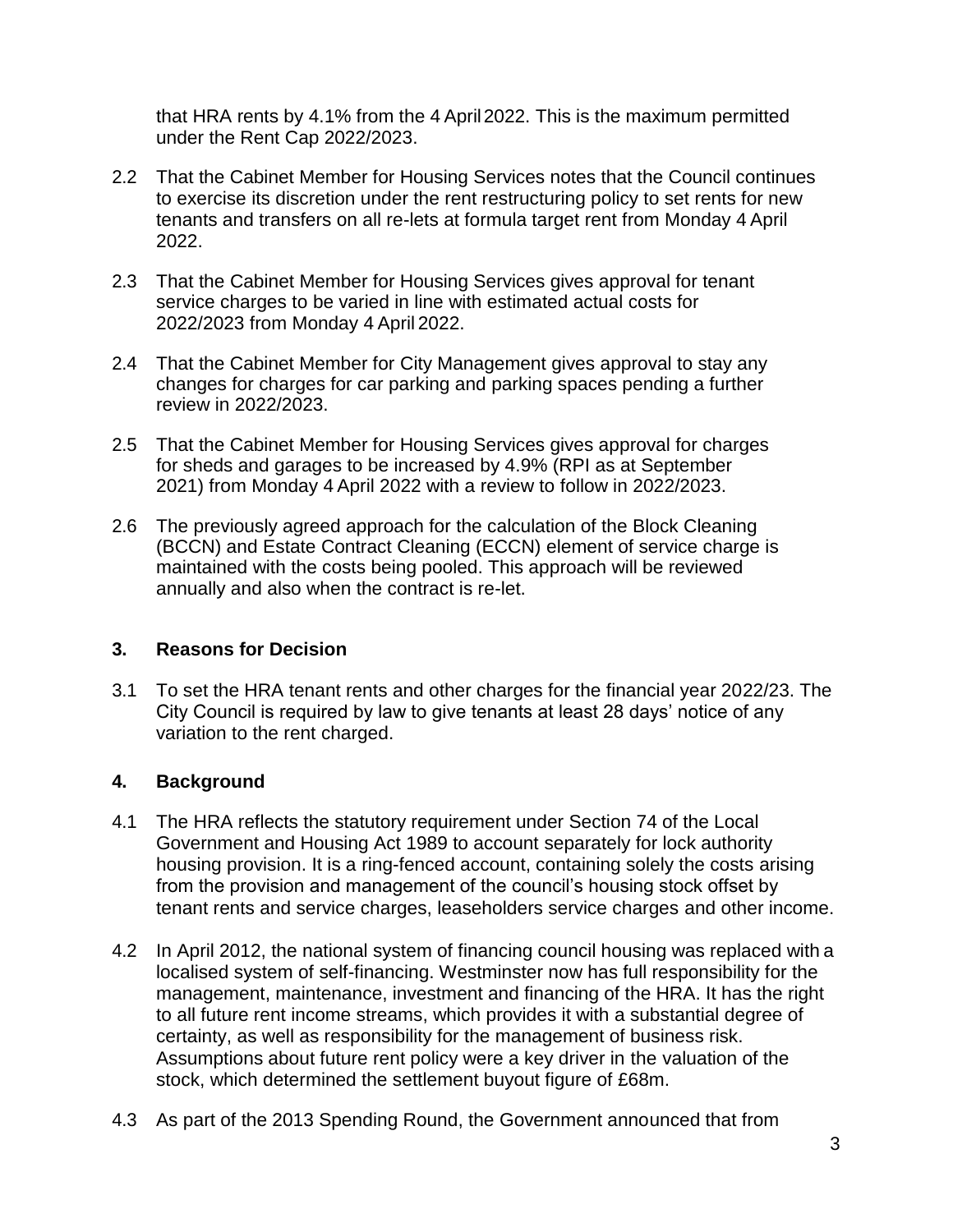2015/16 social rents should increase by up to CPI plus 1 per cent each year for 10 years. At the same time, the previous policy of rent convergence was removed in order to provide greater certainty.

- 4.4 In the 2015 Budget, the Chancellor announced that rents for social housing tenants would reduce by 1% annually for a period of four years from 2016/17 resulting in an estimated 12% reduction in average rents by 2019/20.
- 4.5 In November 2019 the Government provided the "Rents for social housing from 2020/21 policy". The policy states that from 2020 that local authority rents can increase to ceiling of CPI + 1% each year **to 2024/25** (except where a property rent exceeds the formula rent plus the maximum flexibility level, where the ceiling is CPI). The increase equates to 1.5% (CPI in September 2020 of 0.5% plus 1%).
- 4.6 The 4.1% increase does not apply to all charges. Non-dwelling charges such as car parking, garages and sheds are not included within rent setting policy. Council policy is for these to be linked to RPI. Service charges as well as heating and hot water charges are based on cost recovery so are charged based on costs incurred to fully recover the cost for the Council.

# **5. Tenant Rent**

5.1 In line with the Rents for social housing from 2022/22 policy, the 4.1% rent uplift will increase the average weekly rents from £126.69 per week in 2021/2022 to £131.99 per week in 2022/2023. The increase equates to an annual income gain of £3.175m across approximately 11,867 tenancies.

## **Tenant Service Charges**

- 5.2 Westminster, like nearly all other HRA stock-owning local authorities, has unpooled certain service charges from its rents. This was done on the basis that all most service charges were eligible for Housing Benefit and that recovery would be based upon recovering actual costs. The costs of delivering estate-based communal services are recovered directly from tenants and leaseholders through service charges. Tenants who benefit from these specific estate-based services will pay a weekly service charge in addition to their weekly rent charge.
- 5.3 It is proposed that the service charges payable by tenants are increased in line with actual costs. The final 2022/2023 charges to tenants will be dependent upon a complete analysis of costs and may change from those indicated but will be based upon full recovery of costs therefore resulting in no net benefit to the HRA. In addition, there have been some changes to the categorisation of charges alongside movement in tenant numbers, however overall charges remain fairly constant.
- 5.4 Table 2 below sets out the proposed average service charges for 2022/2023. The average service charges are separated by block and estate heads of charge.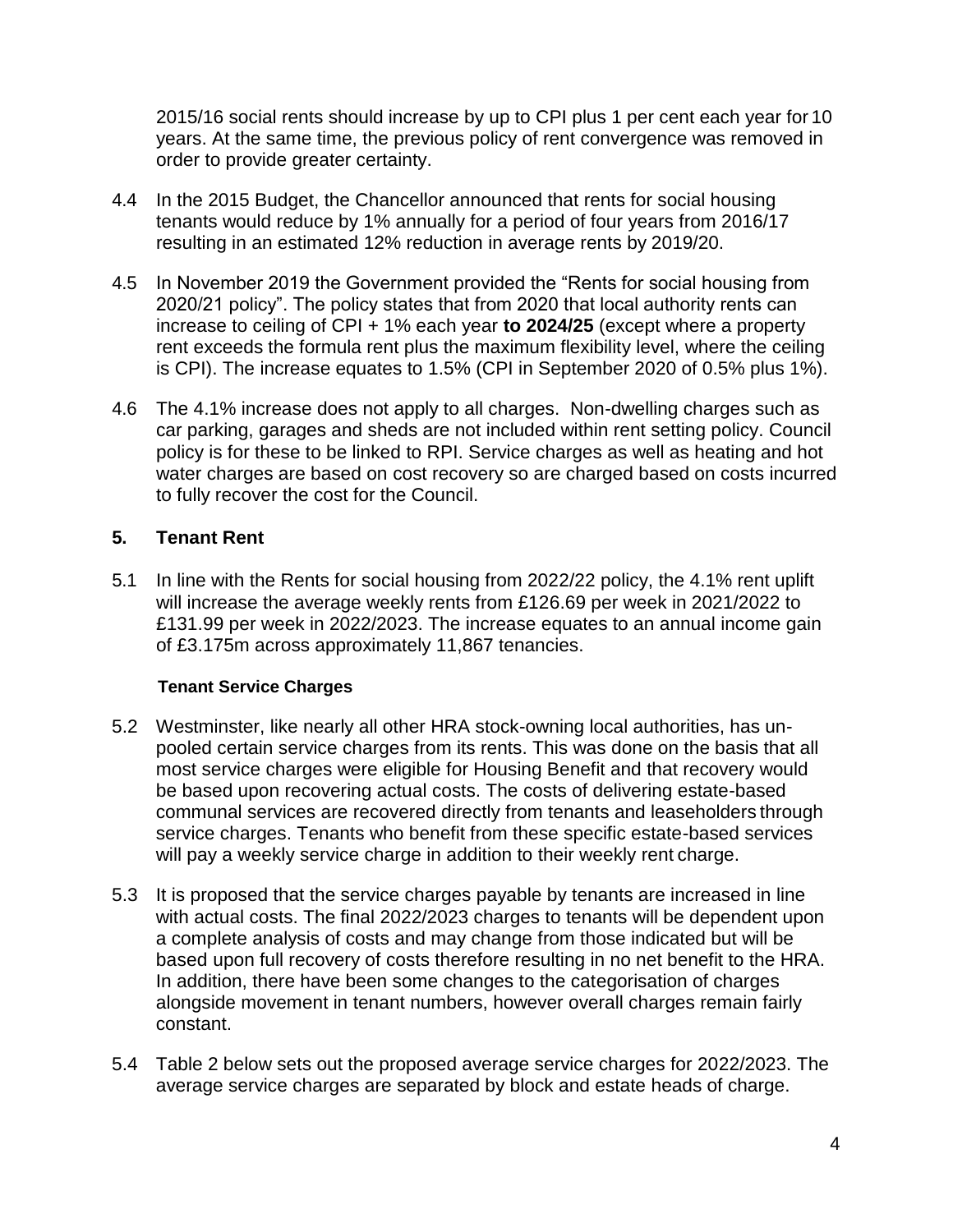5.5 The tenants service charge for 2022/2023 will again include for the second year the costs for estate security, pest control (block and estate) and the hire of paladin bins (block and estate). Historically these costs have not been recharged to tenants by way of their service charge but have been recharged to leaseholders. In line with the council's policy towards tenant service charges, these services will now be recharged to the tenants receiving the service.

| <b>Description</b>                   | <b>Sum of Annual</b><br>Cost | <b>Sum of Tenant</b><br><b>Budget</b> | Sum of<br><b>Tenants</b> | Av<br><b>Tenant</b><br><b>Charge</b> | £ Weekly |
|--------------------------------------|------------------------------|---------------------------------------|--------------------------|--------------------------------------|----------|
| <b>Block Caretaking</b>              | £95,523.54                   | £51,069.74                            | 248                      | £205.93                              | £3.96    |
| <b>Block Cleaning</b>                | £3,143,186.05                | £1,759,410.13                         | 9824                     | £179.09                              | £3.44    |
| <b>Block Concierge</b>               | £646,470.11                  | £361,297.73                           | 842                      | £429.09                              | £8.25    |
| <b>Block Electricity</b>             | £1,162,028.93                | £679,323.96                           | 10387                    | £65.40                               | £1.26    |
| <b>Block Grounds</b><br>Maintenance  | £181,348.67                  | £76,233.45                            | 1550                     | £49.18                               | £0.95    |
| <b>Block LMA</b>                     | £43,606.44                   | £18,862.20                            | 222                      | £84.96                               | £1.63    |
| <b>Block Paladin Bins</b>            | £56,085.92                   | £27,111.97                            | 2086                     | £13.00                               | £0.25    |
| <b>Block Pest Control</b>            | £198,979.51                  | £118,938.33                           | 9817                     | £12.12                               | £0.23    |
| <b>Block Security</b>                | £2,754.10                    | £1,876.76                             | 104                      | £18.05                               | £0.35    |
| <b>Block Tree Maintenance</b>        | £15,751.63                   | £6,663.41                             | 927                      | £7.19                                | £0.14    |
| <b>Block Window Cleaning</b>         | £67,318.28                   | £37,047.63                            | 7991                     | £4.64                                | £0.09    |
| <b>Estate Caretaking</b>             | £32,449.30                   | £21,875.93                            | 80                       | £273.45                              | £5.26    |
| <b>Estate Cleaning</b>               | £400,663.74                  | £208,337.04                           | 8466                     | £24.61                               | £0.47    |
| <b>Estate Electricity</b>            | £10,373.00                   | £6,941.17                             | 495                      | £14.02                               | £0.27    |
| <b>Estate Grounds</b><br>Maintenance | £580,004.57                  | £326,057.89                           | 8280                     | £39.38                               | £0.76    |
| <b>Estate LMA</b>                    | £2,025.00                    | £557.69                               | 38                       | £14.68                               | £0.28    |
| <b>Estate Paladin Bins</b>           | £174,999.72                  | £103,046.44                           | 8441                     | £12.21                               | £0.23    |
| <b>Estate Pest Control</b>           | £110,659.46                  | £66,827.21                            | 8729                     | £7.66                                | £0.15    |
| <b>Estate Security</b>               | £30,695.73                   | £21,351.26                            | 1016                     | £21.02                               | £0.40    |
| <b>Estate Tree Maintenance</b>       | £91,074.32                   | £51,851.14                            | 8393                     | £6.18                                | £0.12    |
| <b>TOTAL</b>                         | £7,045,998.03                | £3,944,681.08                         | 87936                    | £1,481.84                            | £28.50   |
|                                      |                              |                                       |                          | 2021/22                              | £27.20   |
|                                      |                              |                                       |                          | Increase                             | 4.77%    |

Table 2 - Average Tenant Service Charges 2022/2023

5.6 In line with the CM Rent Report of 21st February 2019 the current estate services (Block and Estate contract cleaning charges) will be increased by the contractual up-lift of 2.5%.

## **6. Non-Dwelling Charges**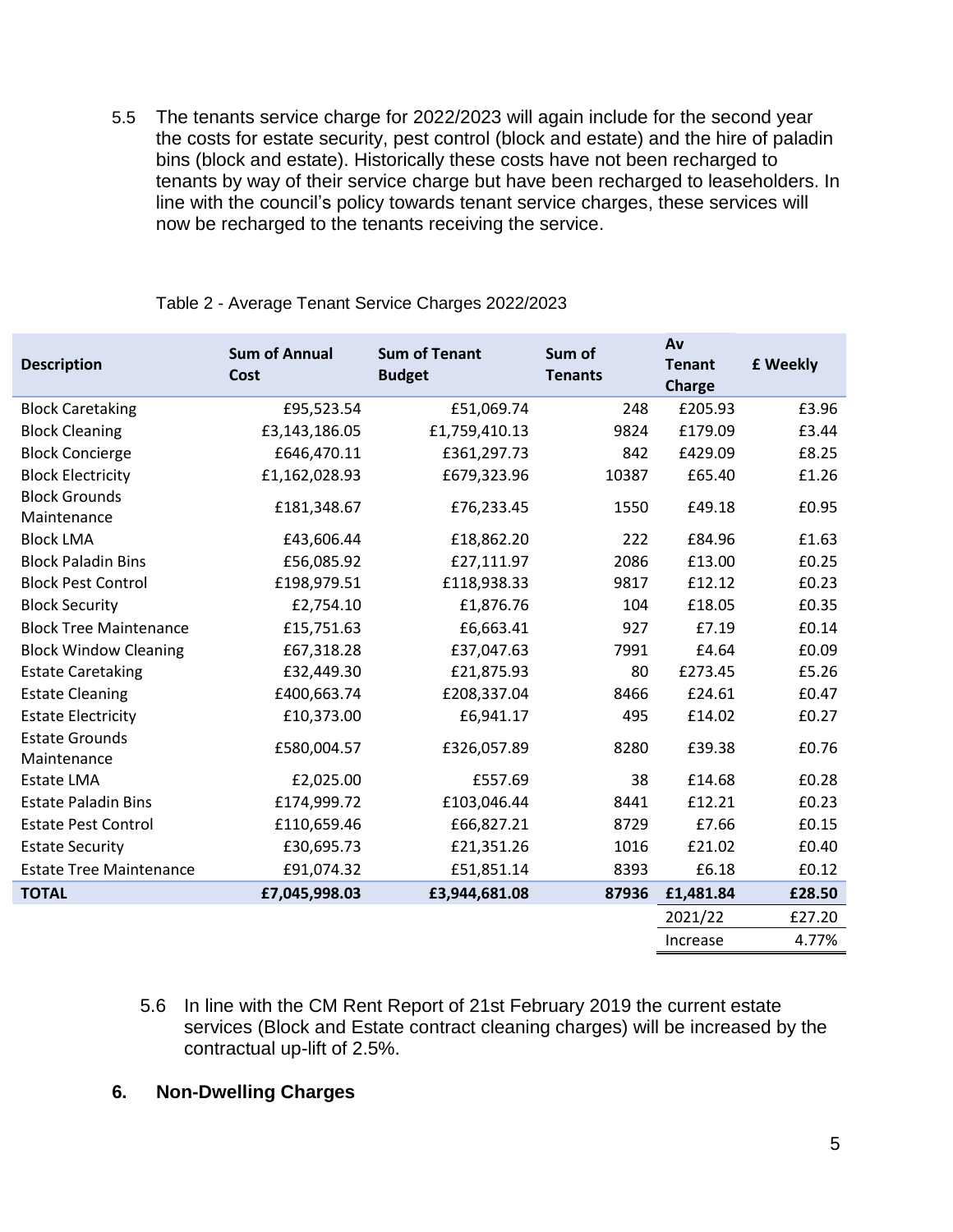- 6.1 The costs of car parking, sheds and garages are recovered directly from tenants and leaseholders that benefit from the services.
- 6.2 It is proposed to stay any changes for charges for parking spaces pending a review in 2022/2023.
- 6.3 It is proposed to increase the average charges for garages and sheds by 4.9% in line with RPI at September 2021.
- 6.4 Average weekly charges will therefore increase to £14.55 from £13.87 for garages, £1.51 for sheds, generating additional annual income of £0.027m.

# **7. Heating and Hot Water Charges**

- 7.1 The cost of providing central heating and hot water services is charged and recovered from tenants who benefit from district heating and hot water systems, or from electricity for heating systems. Charges are based on estimated energy costs and usage within each block (or on estate-wide usage where blocks are not yet individually metered). The charges were last reviewed in July 2020 and changes implemented in October. Full costs are recovered so there is no net impact on the HRA from changes in year.
- 7.2 Of the 54 communal and individual heating systems operated by the City Council, 11 are currently included in the rollout of individual or block-based billing in accordance with the Heat Networks Metering and Billing Regulations 2014. These include systems contained within a single housing block as well as those that serve entire estates.
- 7.3 Heating and hot water charges or heating electricity charges for 1,668 tenants were adjusted from 6 April 2020 to reflect actual metered usage in line with the regulations.

## **8. Financial Implications**

8.1 The proposed increase to tenant rent will result in an overall annual net income gain of £3.17m, as well as £0.027m for garages to give a net impact of £3.20m. Other changes for service charges, heating and hot water are to reflect full cost recovery so has no impact on the bottom line of the HRA.

## **9. Legal Implications**

9.1 Part 6 of the Local Government and Housing Act 1989 ("the 1989 Act") places a duty on the Council to comply with certain requirements relating to Housing Finance. In particular, Section 74 requires the Council to keep a Housing Revenue Account (HRA). Section 76 reminds the Council that we have a duty to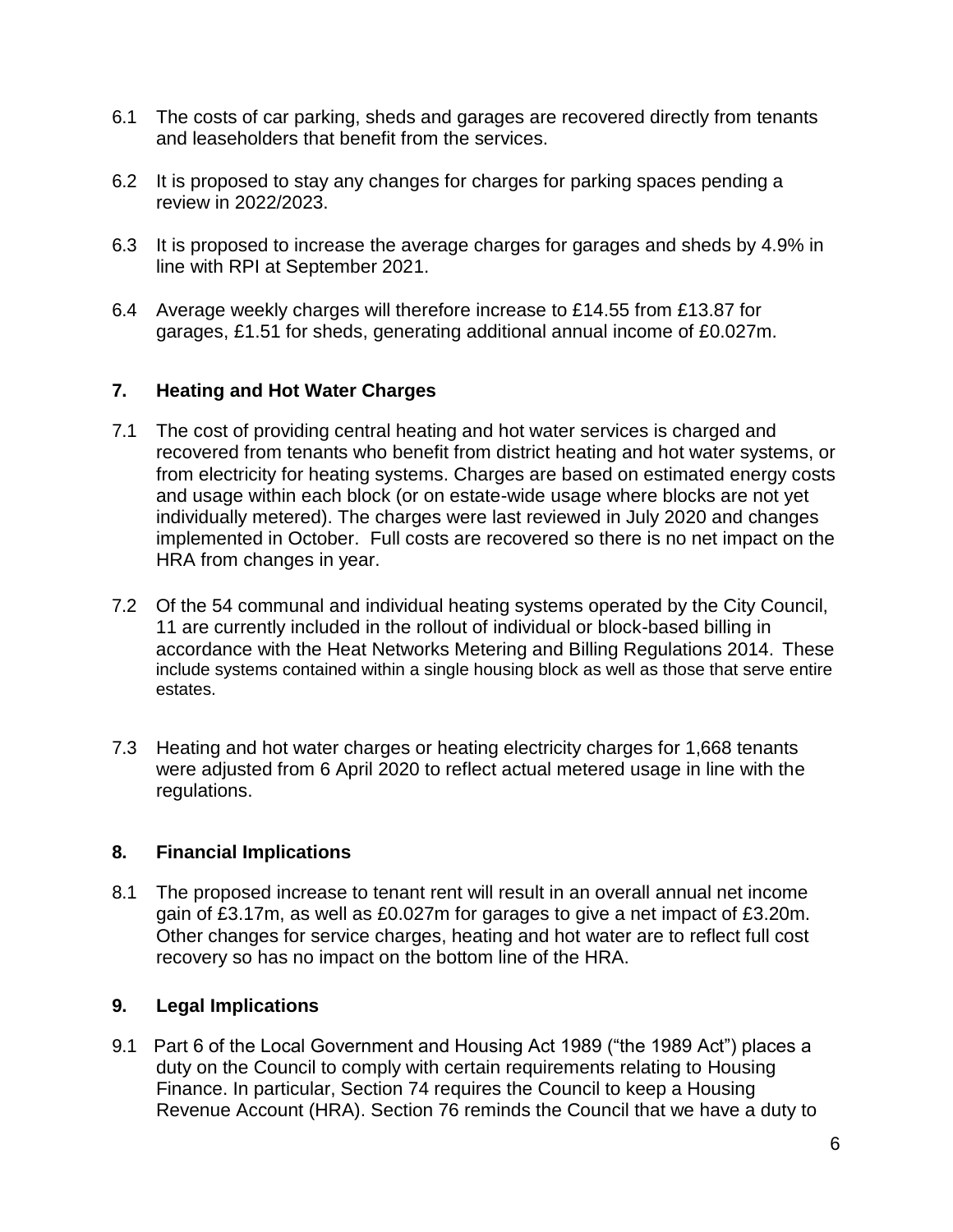prevent a debit balance; the HRA must balance revenue income and expenditure. Capital expenditure must be separately accounted for and explicitly financed. Some sources of finance can only be used for capital, such as capital receipts and borrowing.

- 9.2 In relation to the setting of rent, section 24 of the Housing Act 1985 provides that the Council may make such reasonable charges as they may determine for the tenancy or occupation of their houses. The Council shall also, from time to time, review rents and make such charges, either of rents generally or of particular rents, as circumstances may require.
- 9.3 In exercising that function under section 24 of the Housing Act 1985, the Council must have regard in particular to any relevant standards set by the Regulator of Social Housing pursuant to section 193 of the Housing and Regeneration Act 2008. Section 193 of the Housing and Regeneration Act 2008 allows the Regulator to set standards for housing providers as to the nature, extent and quality of accommodation, facilities or services provided by them in connection with social housing.

**If you have any queries about this Report or wish to inspect any of the Background Papers, please contact: Luke Chiverton, SFM – Growth, Planning and Housing** lchiverton@westminster.gov.uk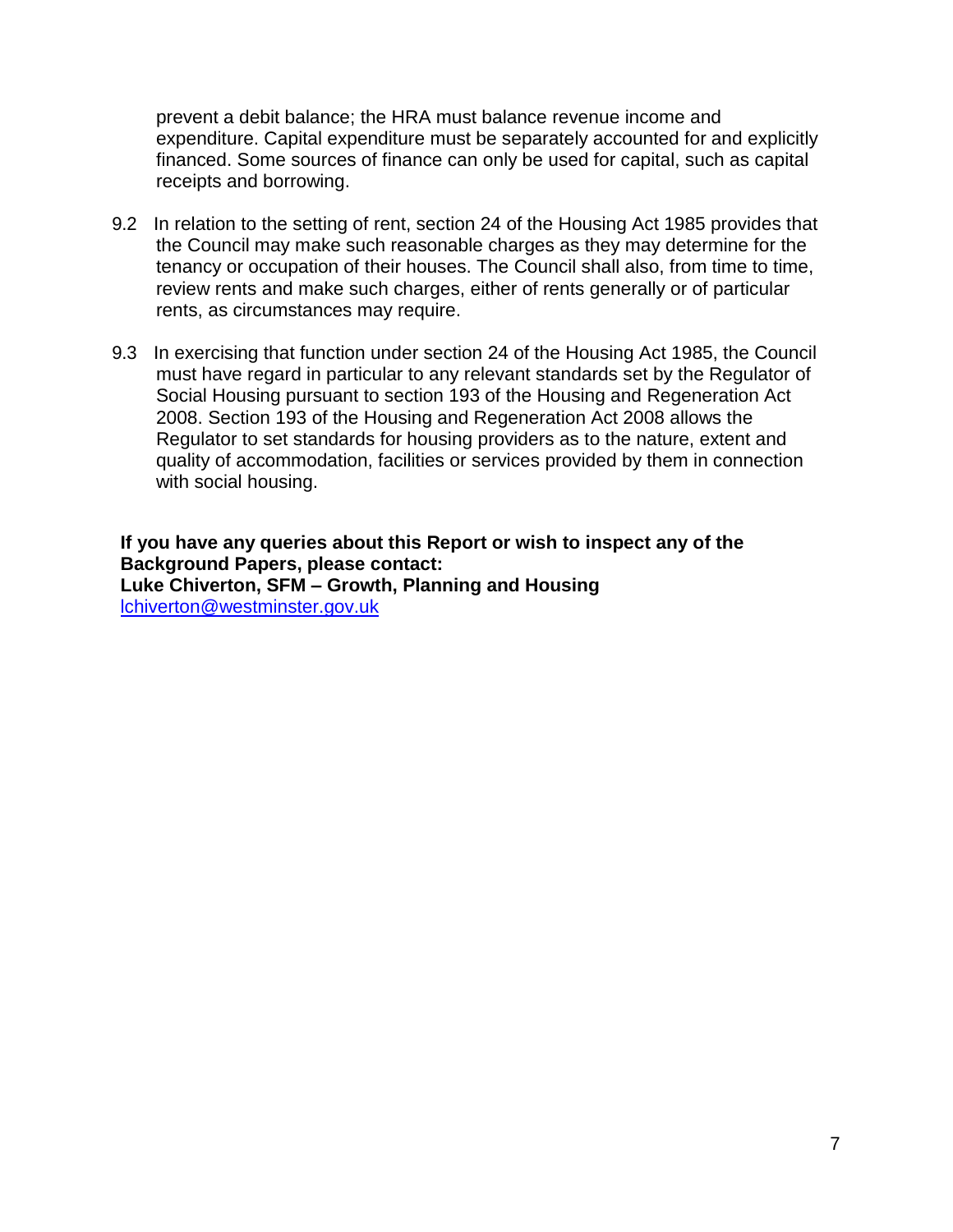For completion by the **Cabinet Member for Housing Services** 

# **Declaration of Interest**

I have <no interest to declare / to declare an interest> in respect of this report

| Signed: | Date: |
|---------|-------|
|         |       |

## NAME: **Councillor David Harvey, Cabinet Member for Housing Services**

State nature of interest if any …………………………………………………………..……

(*N.B: If you have an interest you should seek advice as to whether it is appropriate to make a decision in relation to this matter*)

For the reasons set out above, I agree the recommendations in the report entitled **Annual Review of Housing Revenue Account (HRA) Rent and associated HRA charges 2022/23** and reject any alternative options which are referred to but not recommended.

Signed ………………………………………………

Councillor David Harvey, Cabinet Member for Housing Services

Date …………………………………………………

If you have any additional comment which you would want actioned in connection with your decision you should discuss this with the report author and then set out your comment below before the report and this pro-forma is returned to the Secretariat for processing.

Additional comment: …………………………………….…………………………………… ……………………………………………………………………..…………………………… …………………………………………………………………….……………………………. ……………………………………………………………………..…………………………… ……………………………………………………………………..……………………………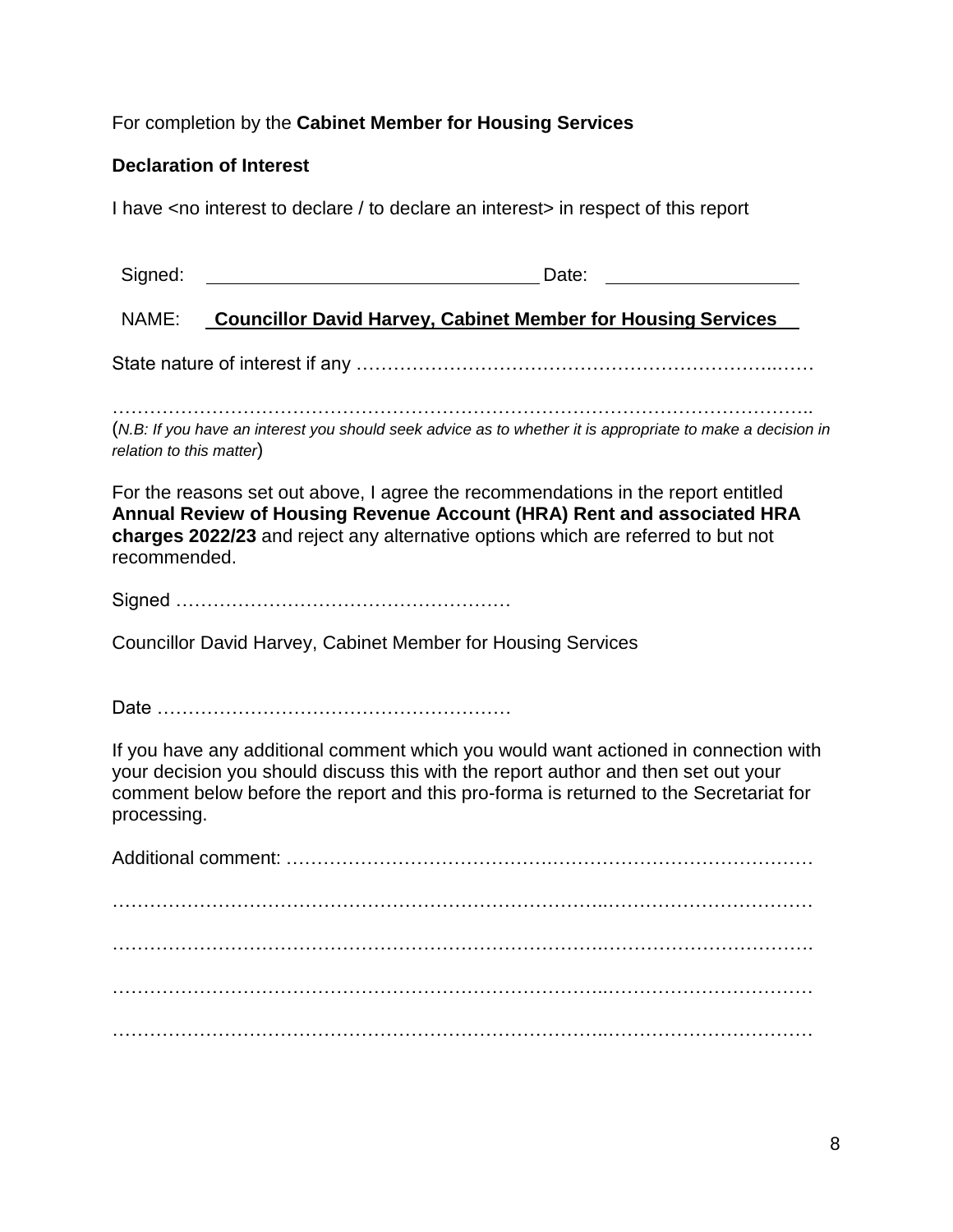If you do not wish to approve the recommendations, or wish to make an alternative decision, it is important that you consult the report author, the Director of Law, the City Treasurer and, if there are human resources implications, the Director of People Services (or their representatives) so that (1) you can be made aware of any further relevant considerations that you should take into account before making the decision and (2) your reasons for the decision can be properly identified and recorded, as required by law.

Note to Cabinet Member: Your decision will now be published and copied to the Members of the relevant Policy & Scrutiny Committee. If the decision falls within the criteria for call-in, it will not be implemented until five working days have elapsed from publication to allow the Policy and Scrutiny Committee to decide whether it wishes to call the matter in.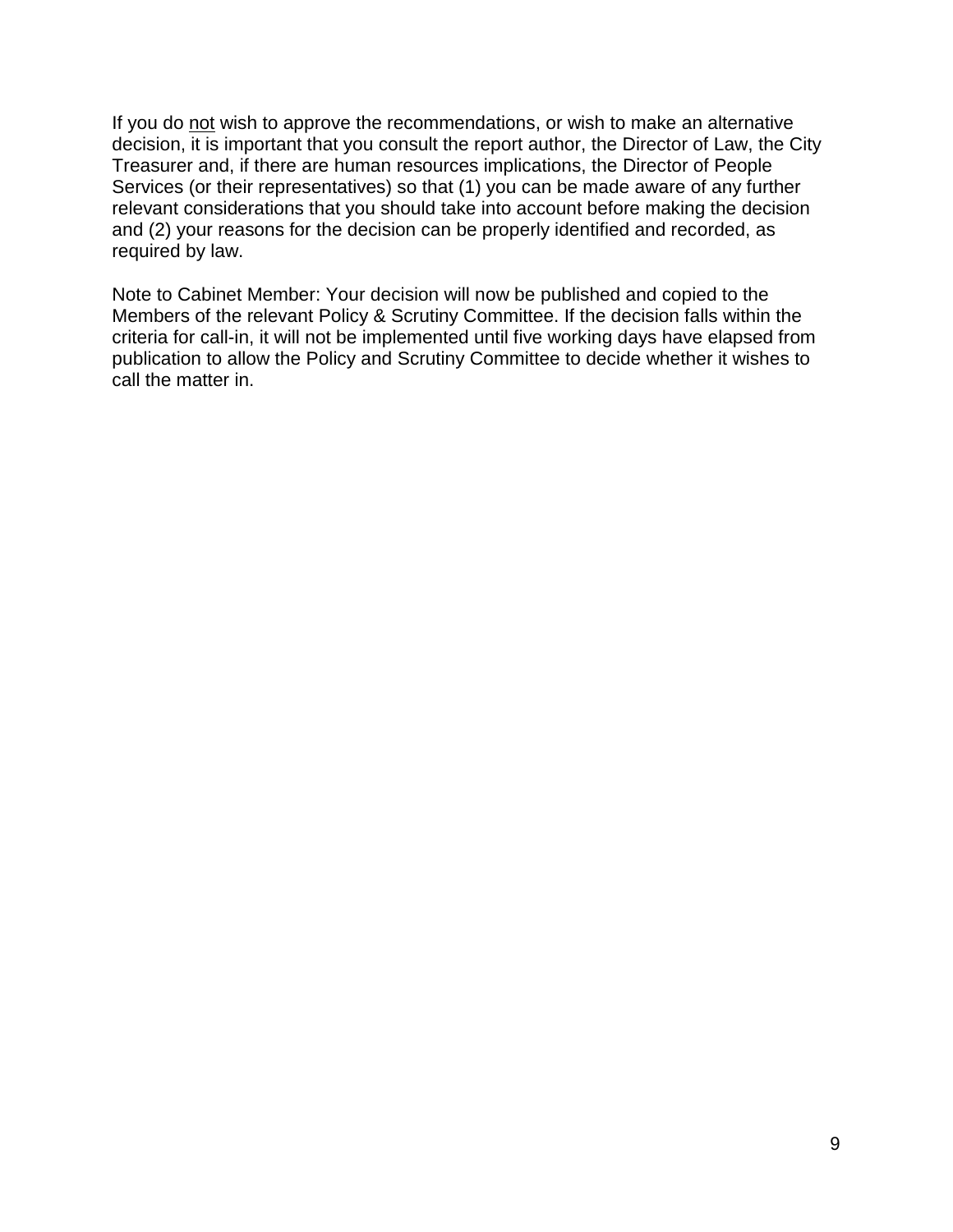## For completion by the **Cabinet Member for City Management**

## **Declaration of Interest**

I have <no interest to declare / to declare an interest> in respect of this report

## NAME: **Councillor James Spencer, Cabinet Member for City Management**

State nature of interest if any ………………………………………………………………

………………………………………………………………………………………………….. (*N.B: If you have an interest you should seek advice as to whether it is appropriate to make a decision in relation to this matter*)

For the reasons set out above, I agree the recommendations in the report entitled **Annual Review of Housing Revenue Account (HRA) Rent and associated HRA charges 2022/23** and reject any alternative options which are referred to but not recommended.

Signed ………………………………………………

Councillor James Spencer Cabinet Member for City Management

Date …………………………………………………

If you have any additional comment which you would want actioned in connection with your decision you should discuss this with the report author and then set out your comment below before the report and this pro-forma is returned to the Secretariat for processing.